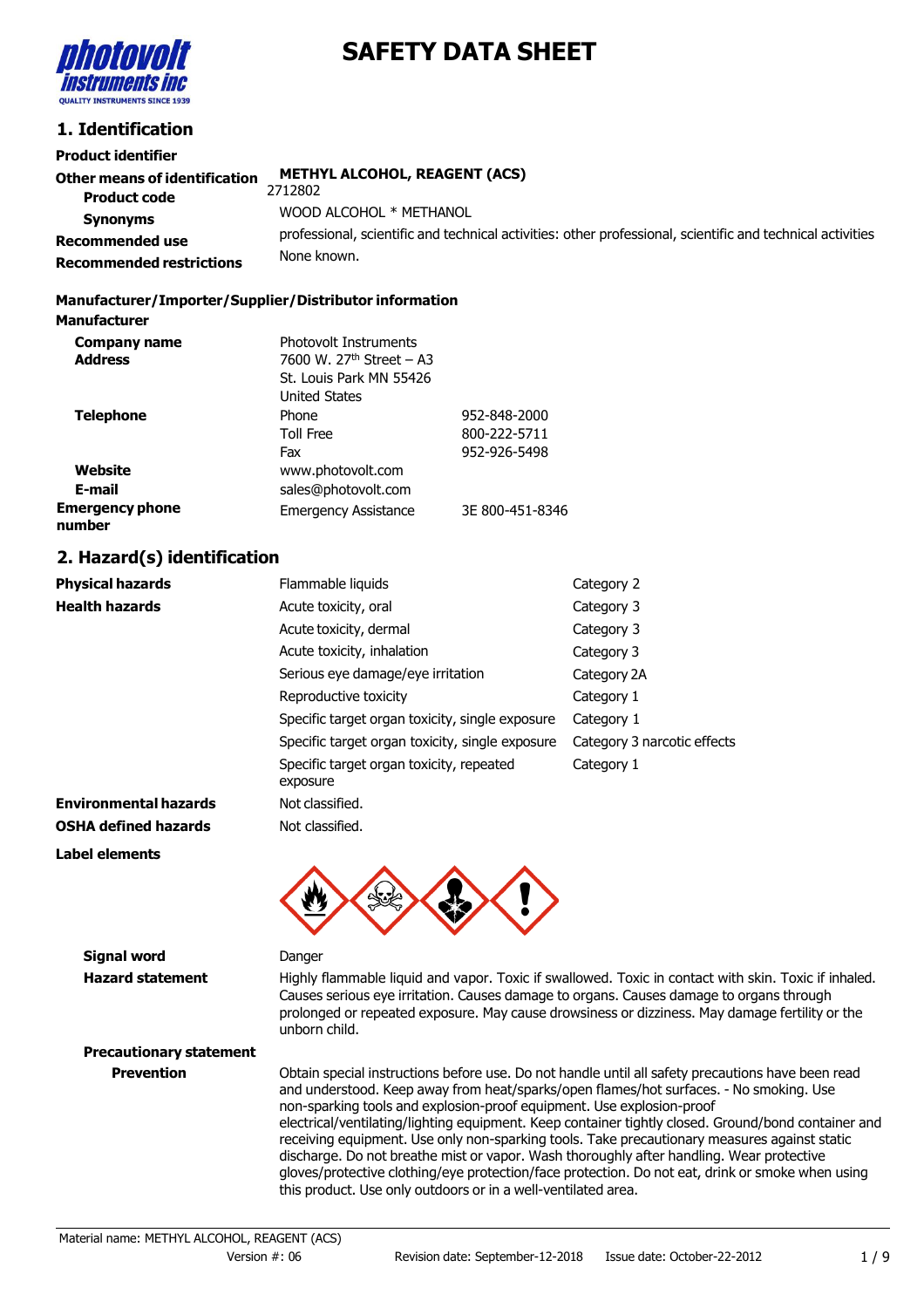| <b>Response</b>                              | IF SWALLOWED: Immediately call a POISON CENTER or doctor/physician. If on skin (or hair):<br>Take off immediately all contaminated clothing. Rinse skin with water/shower. If inhaled: Remove<br>person to fresh air and keep comfortable for breathing. If in eyes: Rinse cautiously with water for<br>several minutes. Remove contact lenses, if present and easy to do. Continue rinsing. Rinse mouth.<br>Take off immediately all contaminated clothing and wash it before reuse. In case of fire: Use<br>appropriate media to extinguish. If eye irritation persists: Get medical advice/attention. |  |  |  |  |
|----------------------------------------------|----------------------------------------------------------------------------------------------------------------------------------------------------------------------------------------------------------------------------------------------------------------------------------------------------------------------------------------------------------------------------------------------------------------------------------------------------------------------------------------------------------------------------------------------------------------------------------------------------------|--|--|--|--|
| <b>Storage</b>                               | Keep cool. Store in a well-ventilated place. Keep container tightly closed. Store locked up.                                                                                                                                                                                                                                                                                                                                                                                                                                                                                                             |  |  |  |  |
| <b>Disposal</b>                              | Dispose of contents/container to an appropriate treatment and disposal facility in accordance with<br>applicable laws and regulations, and product characteristics at time of disposal.                                                                                                                                                                                                                                                                                                                                                                                                                  |  |  |  |  |
| Hazard(s) not otherwise<br>classified (HNOC) | Static accumulating flammable liquid can become electrostatically charged even in bonded and<br>grounded equipment. Sparks may ignite liquid and vapor. May cause flash fire or explosion.                                                                                                                                                                                                                                                                                                                                                                                                               |  |  |  |  |
| <b>Supplemental information</b>              | None.                                                                                                                                                                                                                                                                                                                                                                                                                                                                                                                                                                                                    |  |  |  |  |

## **3. Composition/information on ingredients**

**Substances**

| <b>Chemical name</b> | Common name and synonyms | <b>CAS number</b> | %   |
|----------------------|--------------------------|-------------------|-----|
| METHYL ALCOHOL       | WOOD ALCOHOL             | $67 - 56 - 1$     | 100 |
|                      | METHANOL                 |                   |     |

\*Designates that a specific chemical identity and/or percentage of composition has been withheld as a trade secret.

| 4. First-aid measures                                                               |                                                                                                                                                                                                                                                                                                                                                                                                                                                                                                                                                                                                                                                                                                                                                             |
|-------------------------------------------------------------------------------------|-------------------------------------------------------------------------------------------------------------------------------------------------------------------------------------------------------------------------------------------------------------------------------------------------------------------------------------------------------------------------------------------------------------------------------------------------------------------------------------------------------------------------------------------------------------------------------------------------------------------------------------------------------------------------------------------------------------------------------------------------------------|
| <b>Inhalation</b>                                                                   | Remove victim to fresh air and keep at rest in a position comfortable for breathing. Oxygen or<br>artificial respiration if needed. Do not use mouth-to-mouth method if victim inhaled the substance.<br>Induce artificial respiration with the aid of a pocket mask equipped with a one-way valve or other<br>proper respiratory medical device. Call a poison center or doctor/physician.                                                                                                                                                                                                                                                                                                                                                                 |
| <b>Skin contact</b>                                                                 | Take off immediately all contaminated clothing. Rinse skin with water/shower. Get medica<br>advice/attention if you feel unwell. Get medical attention if irritation develops and persists. Wash<br>contaminated clothing before reuse.                                                                                                                                                                                                                                                                                                                                                                                                                                                                                                                     |
| <b>Eye contact</b>                                                                  | Immediately flush eyes with plenty of water for at least 15 minutes. Remove contact lenses, if<br>present and easy to do. Continue rinsing. Get medical attention if irritation develops and persists.                                                                                                                                                                                                                                                                                                                                                                                                                                                                                                                                                      |
| <b>Ingestion</b>                                                                    | Call a physician or poison control center immediately. Rinse mouth. If swallowed, induce vomiting<br>immediately as directed by medical personnel. If vomiting occurs, keep head low so that stomach<br>content doesn't get into the lungs. Do not use mouth-to-mouth method if victim ingested the<br>substance. Induce artificial respiration with the aid of a pocket mask equipped with a one-way valve<br>or other proper respiratory medical device.                                                                                                                                                                                                                                                                                                  |
| <b>Most important</b><br>symptoms/effects, acute and<br>delayed                     | May cause drowsiness and dizziness. Headache. Nausea, vomiting. Severe eye irritation. Symptoms<br>may include stinging, tearing, redness, swelling, and blurred vision. Prolonged exposure may cause<br>chronic effects.                                                                                                                                                                                                                                                                                                                                                                                                                                                                                                                                   |
| <b>Indication of immediate</b><br>medical attention and special<br>treatment needed | Provide general supportive measures and treat symptomatically. Thermal burns: Flush with water<br>immediately. While flushing, remove clothes which do not adhere to affected area. Call an<br>ambulance. Continue flushing during transport to hospital. Keep victim warm. Keep victim under<br>observation. Symptoms may be delayed.                                                                                                                                                                                                                                                                                                                                                                                                                      |
| <b>General information</b>                                                          | Take off immediately all contaminated clothing. IF exposed or concerned: Get medica<br>advice/attention. If you feel unwell, seek medical advice (show the label where possible). Ensure<br>that medical personnel are aware of the material(s) involved, and take precautions to protect<br>themselves. Show this safety data sheet to the doctor in attendance. Wash contaminated clothing<br>before reuse.                                                                                                                                                                                                                                                                                                                                               |
| 5. Fire-fighting measures                                                           |                                                                                                                                                                                                                                                                                                                                                                                                                                                                                                                                                                                                                                                                                                                                                             |
| Suitable extinguishing media                                                        | Water fog. Alcohol resistant foam. Carbon dioxide (CO2). Dry chemical powder, carbon dioxide,<br>sand or earth may be used for small fires only.                                                                                                                                                                                                                                                                                                                                                                                                                                                                                                                                                                                                            |
| Unsuitable extinguishing<br>media                                                   | Do not use water jet as an extinguisher, as this will spread the fire.                                                                                                                                                                                                                                                                                                                                                                                                                                                                                                                                                                                                                                                                                      |
| <b>Specific hazards arising from</b><br>the chemical                                | Vapors may form explosive mixtures with air. Vapors may travel considerable distance to a source<br>of ignition and flash back. This product is a poor conductor of electricity and can become<br>electrostatically charged. If sufficient charge is accumulated, ignition of flammable mixtures can<br>occur. To reduce potential for static discharge, use proper bonding and grounding procedures. This<br>liquid may accumulate static electricity when filling properly grounded containers. Static electricity<br>accumulation may be significantly increased by the presence of small quantities of water or other<br>contaminants. Material will float and may ignite on surface of water. During fire, gases hazardous<br>to health may be formed. |
| <b>Special protective equipment</b><br>and precautions for<br>firefighters          | Self-contained breathing apparatus and full protective clothing must be worn in case of fire.                                                                                                                                                                                                                                                                                                                                                                                                                                                                                                                                                                                                                                                               |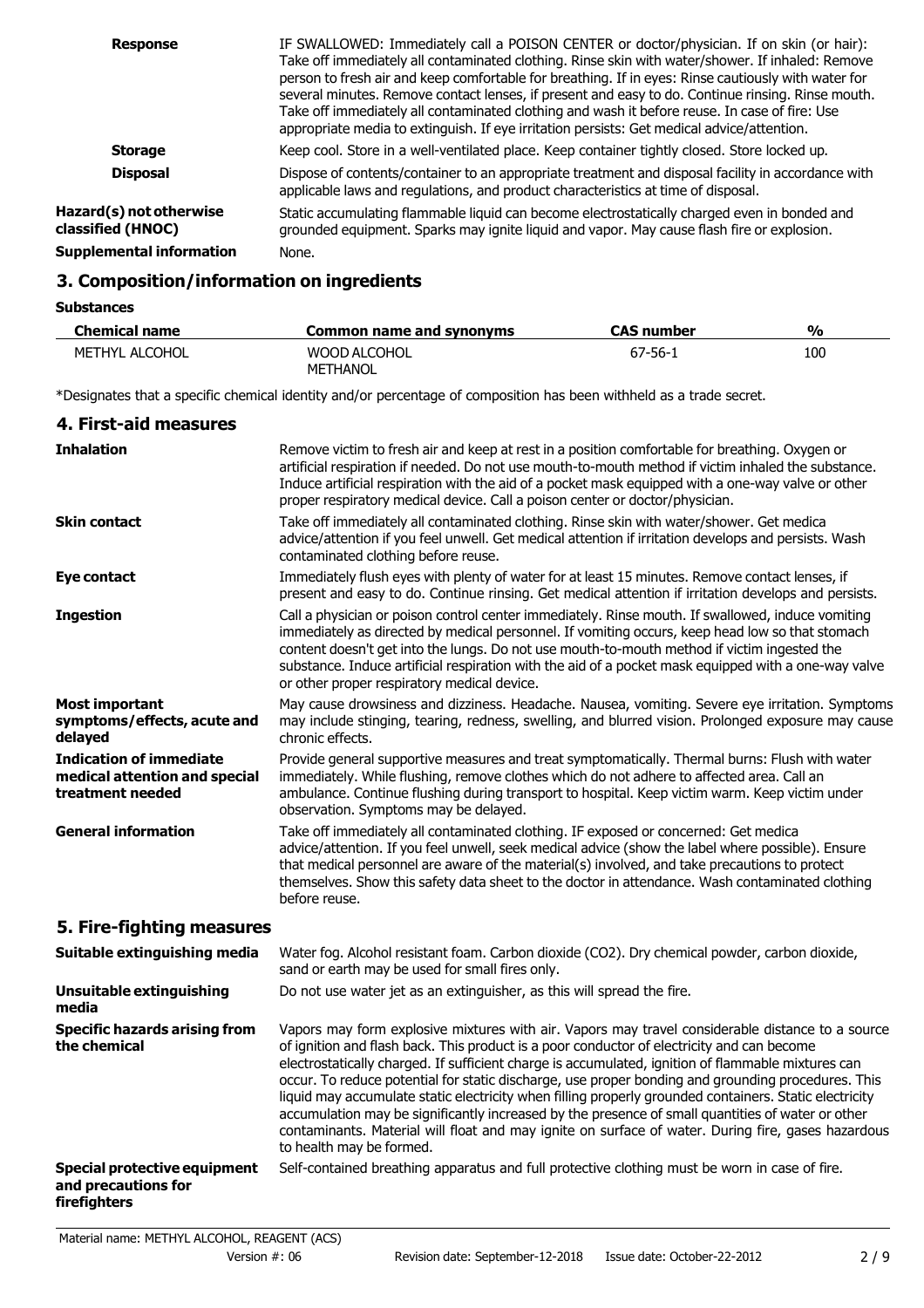| <b>Fire fighting</b><br>equipment/instructions                                   | In case of fire and/or explosion do not breathe fumes. Move containers from fire area if you can do<br>so without risk.                                                                                                                                                                                                                                                                                                                                                                                                                                                                                                                                                                                                                                                                                                                                                                                                                                                                                                                                                                                                                                                                                                                                                                                                                                                                                                                                                                            |  |  |  |  |  |
|----------------------------------------------------------------------------------|----------------------------------------------------------------------------------------------------------------------------------------------------------------------------------------------------------------------------------------------------------------------------------------------------------------------------------------------------------------------------------------------------------------------------------------------------------------------------------------------------------------------------------------------------------------------------------------------------------------------------------------------------------------------------------------------------------------------------------------------------------------------------------------------------------------------------------------------------------------------------------------------------------------------------------------------------------------------------------------------------------------------------------------------------------------------------------------------------------------------------------------------------------------------------------------------------------------------------------------------------------------------------------------------------------------------------------------------------------------------------------------------------------------------------------------------------------------------------------------------------|--|--|--|--|--|
| <b>Specific methods</b>                                                          | Use standard firefighting procedures and consider the hazards of other involved materials.                                                                                                                                                                                                                                                                                                                                                                                                                                                                                                                                                                                                                                                                                                                                                                                                                                                                                                                                                                                                                                                                                                                                                                                                                                                                                                                                                                                                         |  |  |  |  |  |
| <b>General fire hazards</b>                                                      | Highly flammable liquid and vapor.                                                                                                                                                                                                                                                                                                                                                                                                                                                                                                                                                                                                                                                                                                                                                                                                                                                                                                                                                                                                                                                                                                                                                                                                                                                                                                                                                                                                                                                                 |  |  |  |  |  |
| 6. Accidental release measures                                                   |                                                                                                                                                                                                                                                                                                                                                                                                                                                                                                                                                                                                                                                                                                                                                                                                                                                                                                                                                                                                                                                                                                                                                                                                                                                                                                                                                                                                                                                                                                    |  |  |  |  |  |
| <b>Personal precautions,</b><br>protective equipment and<br>emergency procedures | Keep unnecessary personnel away. Keep people away from and upwind of spill/leak. Eliminate all<br>ignition sources (no smoking, flares, sparks, or flames in immediate area). Wear appropriate<br>protective equipment and clothing during clean-up. Do not breathe mist or vapor. Do not touch<br>damaged containers or spilled material unless wearing appropriate protective clothing. Ventilate<br>closed spaces before entering them. Use appropriate containment to avoid environmental<br>contamination. Transfer by mechanical means such as vacuum truck to a salvage tank or other<br>suitable container for recovery or safe disposal. Local authorities should be advised if significant<br>spillages cannot be contained. For personal protection, see section 8 of the SDS.                                                                                                                                                                                                                                                                                                                                                                                                                                                                                                                                                                                                                                                                                                          |  |  |  |  |  |
| <b>Methods and materials for</b><br>containment and cleaning up                  | Stop leak if you can do so without risk. Move the cylinder to a safe and open area if the leak is<br>irreparable. Eliminate all ignition sources (no smoking, flares, sparks, or flames in immediate area).<br>Prevent entry into waterways, sewers, basements or confined areas. Keep combustibles (wood,<br>paper, oil, etc.) away from spilled material. Take precautionary measures against static discharge.<br>Use only non-sparking tools. Clean contaminated surface thoroughly. This product is miscible in<br>water. Should not be released into the environment. Clean up in accordance with all applicable<br>regulations.                                                                                                                                                                                                                                                                                                                                                                                                                                                                                                                                                                                                                                                                                                                                                                                                                                                             |  |  |  |  |  |
|                                                                                  | Large Spills: Dike the spilled material, where this is possible. Use a non-combustible material like<br>vermiculite, sand or earth to soak up the product and place into a container for later disposal.<br>Following product recovery, flush area with water.                                                                                                                                                                                                                                                                                                                                                                                                                                                                                                                                                                                                                                                                                                                                                                                                                                                                                                                                                                                                                                                                                                                                                                                                                                     |  |  |  |  |  |
|                                                                                  | Small Spills: Absorb with earth, sand or other non-combustible material and transfer to containers<br>for later disposal. Wipe up with absorbent material (e.g. cloth, fleece). Clean surface thoroughly to<br>remove residual contamination.                                                                                                                                                                                                                                                                                                                                                                                                                                                                                                                                                                                                                                                                                                                                                                                                                                                                                                                                                                                                                                                                                                                                                                                                                                                      |  |  |  |  |  |
|                                                                                  | Never return spills to original containers for re-use. For waste disposal, see section 13 of the SDS.<br>For waste disposal, see section 13 of the SDS.                                                                                                                                                                                                                                                                                                                                                                                                                                                                                                                                                                                                                                                                                                                                                                                                                                                                                                                                                                                                                                                                                                                                                                                                                                                                                                                                            |  |  |  |  |  |
| <b>Environmental precautions</b>                                                 | Avoid discharge into drains, water courses or onto the ground. Use appropriate containment to<br>avoid environmental contamination.                                                                                                                                                                                                                                                                                                                                                                                                                                                                                                                                                                                                                                                                                                                                                                                                                                                                                                                                                                                                                                                                                                                                                                                                                                                                                                                                                                |  |  |  |  |  |
| 7. Handling and storage                                                          |                                                                                                                                                                                                                                                                                                                                                                                                                                                                                                                                                                                                                                                                                                                                                                                                                                                                                                                                                                                                                                                                                                                                                                                                                                                                                                                                                                                                                                                                                                    |  |  |  |  |  |
| <b>Precautions for safe handling</b>                                             | Obtain special instructions before use. Do not handle until all safety precautions have been read<br>and understood. Do not handle, store or open near an open flame, sources of heat or sources of<br>ignition. Protect material from direct sunlight. Explosion-proof general and local exhaust ventilation.<br>Minimize fire risks from flammable and combustible materials (including combustible dust and static<br>accumulating liquids) or dangerous reactions with incompatible materials. Handling operations that<br>can promote accumulation of static charges include but are not limited to: mixing, filtering,<br>pumping at high flow rates, splash filling, creating mists or sprays, tank and container filling, tank<br>cleaning, sampling, gauging, switch loading, vacuum truck operations. Take precautionary<br>measures against static discharges. All equipment used when handling the product must be<br>grounded. Use non-sparking tools and explosion-proof equipment. Do not taste or swallow. Avoid<br>contact with eyes, skin, and clothing. Avoid prolonged exposure. When using, do not eat, drink or<br>smoke. Pregnant or breastfeeding women must not handle this product. Should be handled in<br>closed systems, if possible. Use only outdoors or in a well-ventilated area. Wear appropriate<br>personal protective equipment. Wash hands thoroughly after handling. Wash contaminated clothing<br>before reuse. Observe good industrial hygiene practices. |  |  |  |  |  |
|                                                                                  | For additional information on equipment bonding and grounding, refer to the Canadian Electrical<br>Code in Canada, (CSA C22.1), or the American Petroleum Institute (API) Recommended Practice<br>2003, "Protection Against Ignitions Arising out of Static, Lightning, and Stray Currents" or National<br>Fire Protection Association (NFPA) 77, "Recommended Practice on Static Electricity" or National Fire<br>Protection Association (NFPA) 70, "National Electrical Code".                                                                                                                                                                                                                                                                                                                                                                                                                                                                                                                                                                                                                                                                                                                                                                                                                                                                                                                                                                                                                   |  |  |  |  |  |
| Conditions for safe storage,<br>including any<br>incompatibilities               | Store locked up. Keep away from heat, sparks and open flame. Prevent electrostatic charge<br>build-up by using common bonding and grounding techniques. Eliminate sources of ignition. Avoid<br>spark promoters. Ground/bond container and equipment. These alone may be insufficient to<br>remove static electricity. Store in a cool, dry place out of direct sunlight. Store in tightly closed<br>container. Store in a well-ventilated place. Keep in an area equipped with sprinklers. Store away<br>from incompatible materials (see Section 10 of the SDS). Store away from incompatible materials<br>(see Section 10 of the SDS).                                                                                                                                                                                                                                                                                                                                                                                                                                                                                                                                                                                                                                                                                                                                                                                                                                                          |  |  |  |  |  |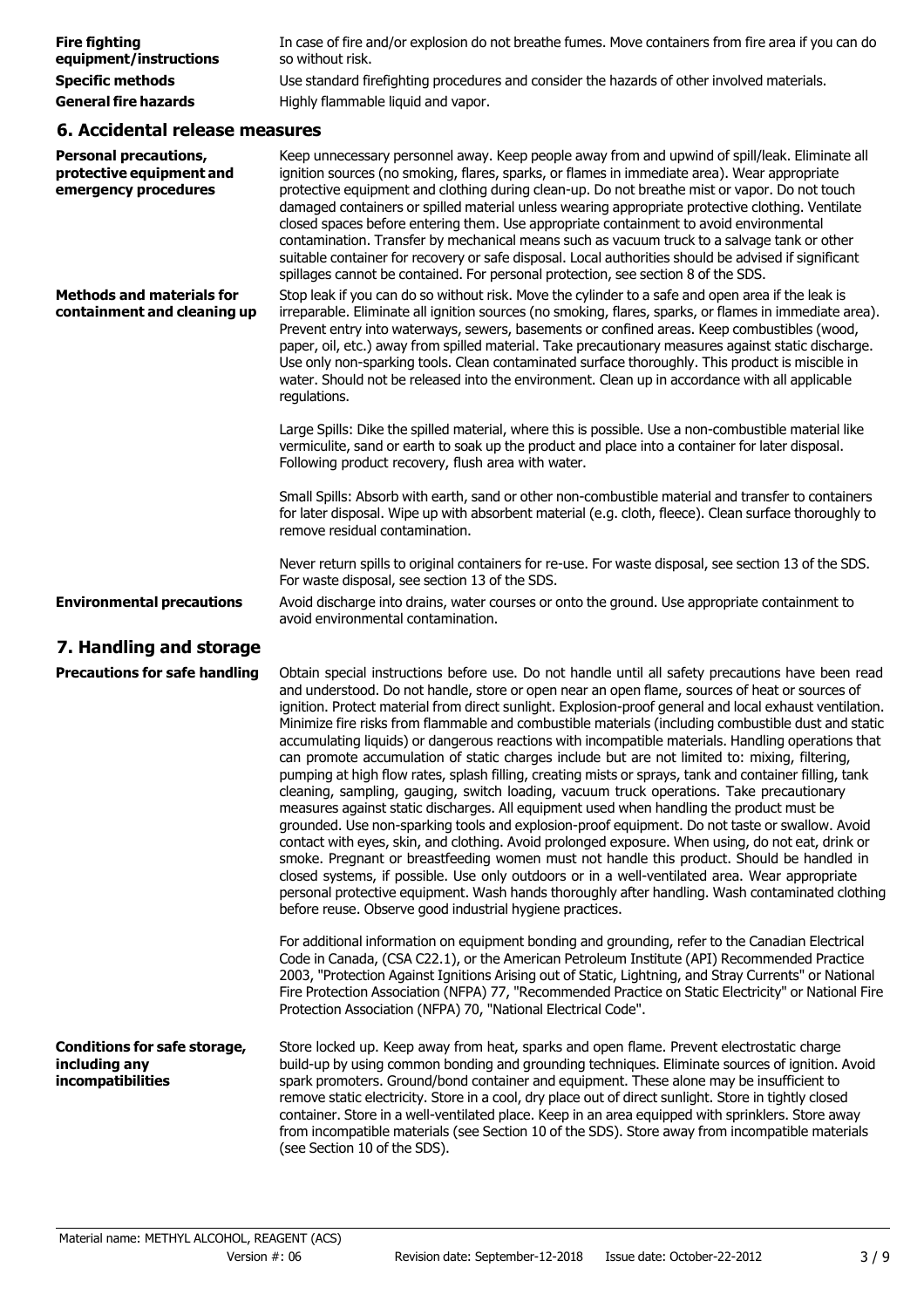# **8. Exposure controls/personal protection**

### **Occupational exposure limits**

The following constituents are the only constituents of the product which have a PEL, TLV or other recommended exposure limit At this time, the other constituents have no known exposure limits.

|                 | US. OSHA Table Z-1 Limits for Air Contaminants (29 CFR 1910.1000)<br><b>Material</b>                                             |                         | <b>Type</b>                                                                                                                                                                                                                                                                                                                                                                                                                                                                                                 |                                                               |                                   | <b>Value</b> |                                                                                                |
|-----------------|----------------------------------------------------------------------------------------------------------------------------------|-------------------------|-------------------------------------------------------------------------------------------------------------------------------------------------------------------------------------------------------------------------------------------------------------------------------------------------------------------------------------------------------------------------------------------------------------------------------------------------------------------------------------------------------------|---------------------------------------------------------------|-----------------------------------|--------------|------------------------------------------------------------------------------------------------|
|                 | METHYL ALCOHOL (CAS<br>$67-56-1)$                                                                                                |                         | PEL                                                                                                                                                                                                                                                                                                                                                                                                                                                                                                         |                                                               |                                   |              | 260 mg/m3                                                                                      |
|                 |                                                                                                                                  |                         |                                                                                                                                                                                                                                                                                                                                                                                                                                                                                                             |                                                               |                                   | 200 ppm      |                                                                                                |
|                 | <b>US. ACGIH Threshold Limit Values</b>                                                                                          |                         |                                                                                                                                                                                                                                                                                                                                                                                                                                                                                                             |                                                               |                                   |              |                                                                                                |
|                 | <b>Material</b>                                                                                                                  |                         | <b>Type</b>                                                                                                                                                                                                                                                                                                                                                                                                                                                                                                 |                                                               |                                   | <b>Value</b> |                                                                                                |
|                 | METHYL ALCOHOL (CAS<br>$67-56-1)$                                                                                                |                         | <b>STEL</b>                                                                                                                                                                                                                                                                                                                                                                                                                                                                                                 |                                                               |                                   | 250 ppm      |                                                                                                |
|                 |                                                                                                                                  |                         | <b>TWA</b>                                                                                                                                                                                                                                                                                                                                                                                                                                                                                                  |                                                               |                                   | 200 ppm      |                                                                                                |
|                 | US, NIOSH: Pocket Guide to Chemical Hazards                                                                                      |                         |                                                                                                                                                                                                                                                                                                                                                                                                                                                                                                             |                                                               |                                   |              |                                                                                                |
|                 | <b>Material</b>                                                                                                                  |                         | <b>Type</b>                                                                                                                                                                                                                                                                                                                                                                                                                                                                                                 |                                                               |                                   | <b>Value</b> |                                                                                                |
|                 | METHYL ALCOHOL (CAS<br>$67-56-1)$                                                                                                |                         | <b>STEL</b>                                                                                                                                                                                                                                                                                                                                                                                                                                                                                                 |                                                               |                                   |              | 325 mg/m3                                                                                      |
|                 |                                                                                                                                  |                         |                                                                                                                                                                                                                                                                                                                                                                                                                                                                                                             |                                                               |                                   | 250 ppm      |                                                                                                |
|                 |                                                                                                                                  |                         | <b>TWA</b>                                                                                                                                                                                                                                                                                                                                                                                                                                                                                                  |                                                               |                                   |              | 260 mg/m3                                                                                      |
|                 |                                                                                                                                  |                         |                                                                                                                                                                                                                                                                                                                                                                                                                                                                                                             |                                                               |                                   | 200 ppm      |                                                                                                |
|                 | <b>Biological limit values</b><br><b>ACGIH Biological Exposure Indices</b>                                                       |                         |                                                                                                                                                                                                                                                                                                                                                                                                                                                                                                             |                                                               |                                   |              |                                                                                                |
|                 | <b>Material</b>                                                                                                                  | <b>Value</b>            |                                                                                                                                                                                                                                                                                                                                                                                                                                                                                                             | <b>Determinant</b>                                            | <b>Specimen</b>                   |              | <b>Sampling Time</b>                                                                           |
|                 | METHYL ALCOHOL (CAS<br>$67-56-1)$                                                                                                | $15$ mg/l               |                                                                                                                                                                                                                                                                                                                                                                                                                                                                                                             | Methanol                                                      | Urine                             |              | $\ast$                                                                                         |
|                 | * - For sampling details, please see the source document.                                                                        |                         |                                                                                                                                                                                                                                                                                                                                                                                                                                                                                                             |                                                               |                                   |              |                                                                                                |
|                 | <b>Exposure guidelines</b>                                                                                                       |                         |                                                                                                                                                                                                                                                                                                                                                                                                                                                                                                             |                                                               |                                   |              |                                                                                                |
|                 | US - California OELs: Skin designation                                                                                           |                         |                                                                                                                                                                                                                                                                                                                                                                                                                                                                                                             |                                                               |                                   |              |                                                                                                |
|                 | METHYL ALCOHOL (CAS 67-56-1)<br>US - Minnesota Haz Subs: Skin designation applies                                                |                         |                                                                                                                                                                                                                                                                                                                                                                                                                                                                                                             |                                                               | Can be absorbed through the skin. |              |                                                                                                |
|                 | METHYL ALCOHOL (CAS 67-56-1)<br>Skin designation applies.<br>US - Tennessee OELs: Skin designation                               |                         |                                                                                                                                                                                                                                                                                                                                                                                                                                                                                                             |                                                               |                                   |              |                                                                                                |
|                 | METHYL ALCOHOL (CAS 67-56-1)<br>Can be absorbed through the skin.<br>US ACGIH Threshold Limit Values: Skin designation           |                         |                                                                                                                                                                                                                                                                                                                                                                                                                                                                                                             |                                                               |                                   |              |                                                                                                |
|                 | METHYL ALCOHOL (CAS 67-56-1)<br>Can be absorbed through the skin.<br>US NIOSH Pocket Guide to Chemical Hazards: Skin designation |                         |                                                                                                                                                                                                                                                                                                                                                                                                                                                                                                             |                                                               |                                   |              |                                                                                                |
|                 | METHYL ALCOHOL (CAS 67-56-1)                                                                                                     |                         |                                                                                                                                                                                                                                                                                                                                                                                                                                                                                                             |                                                               | Can be absorbed through the skin. |              |                                                                                                |
| <b>controls</b> | Appropriate engineering                                                                                                          |                         | Explosion-proof general and local exhaust ventilation. Good general ventilation (typically 10 air<br>changes per hour) should be used. Ventilation rates should be matched to conditions. If applicable,<br>use process enclosures, local exhaust ventilation, or other engineering controls to maintain airborne<br>levels below recommended exposure limits. If exposure limits have not been established, maintain<br>airborne levels to an acceptable level. Provide eyewash station and safety shower. |                                                               |                                   |              |                                                                                                |
|                 | Individual protection measures, such as personal protective equipment<br>Eye/face protection                                     | fountains are required. |                                                                                                                                                                                                                                                                                                                                                                                                                                                                                                             |                                                               |                                   |              | Wear safety glasses with side shields (or goggles). Chemical goggles are recommended. Eye wash |
|                 | <b>Skin protection</b><br><b>Hand protection</b>                                                                                 |                         |                                                                                                                                                                                                                                                                                                                                                                                                                                                                                                             | Wear appropriate chemical resistant gloves.                   |                                   |              |                                                                                                |
|                 | <b>Other</b>                                                                                                                     |                         |                                                                                                                                                                                                                                                                                                                                                                                                                                                                                                             |                                                               |                                   |              | Wear appropriate chemical resistant clothing. Use of an impervious apron is recommended.       |
|                 | <b>Respiratory protection</b>                                                                                                    | cartridge.              | If engineering controls do not maintain airborne concentrations below recommended exposure<br>limits (where applicable) or to an acceptable level (in countries where exposure limits have not<br>been established), an approved respirator must be worn. Chemical respirator with organic vapor                                                                                                                                                                                                            |                                                               |                                   |              |                                                                                                |
|                 | <b>Thermal hazards</b>                                                                                                           |                         |                                                                                                                                                                                                                                                                                                                                                                                                                                                                                                             | Wear appropriate thermal protective clothing, when necessary. |                                   |              |                                                                                                |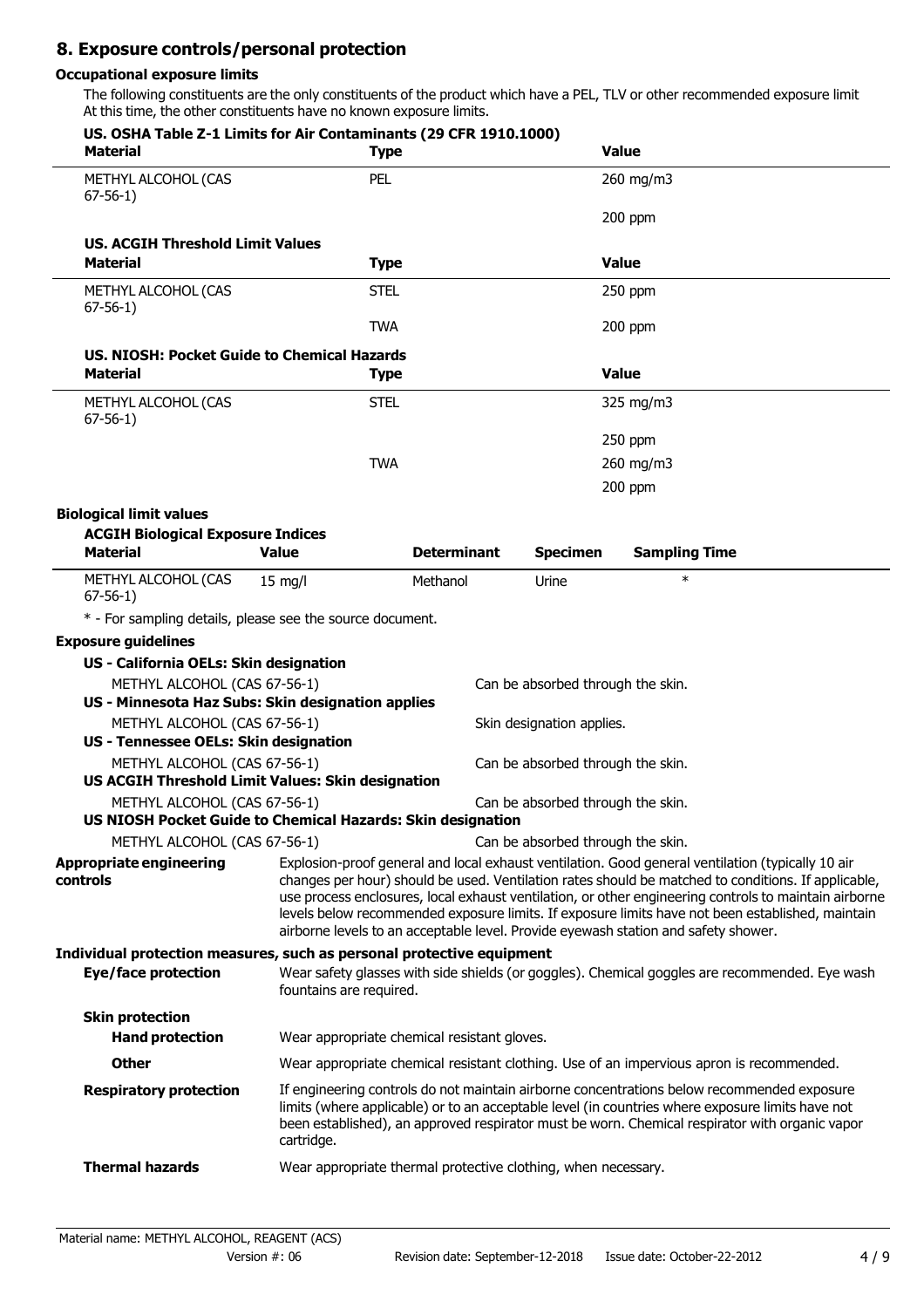Observe any medical surveillance requirements. When using do not smoke. Keep away from food and drink. Always observe good personal hygiene measures, such as washing after handling the material and before eating, drinking, and/or smoking. Routinely wash work clothing and protective equipment to remove contaminants. Provide eyewash station and safety shower.

#### **9. Physical and chemical properties**

| <b>Appearance</b>                                   | Clear.                                  |
|-----------------------------------------------------|-----------------------------------------|
| <b>Physical state</b>                               | Liquid.                                 |
| Form                                                | Liquid.                                 |
| Color                                               | Colorless.                              |
| Odor                                                | Slight.                                 |
| <b>Odor threshold</b>                               | Not available.                          |
| рH                                                  | Not available.                          |
| <b>Melting point/freezing point</b>                 | -144.04 °F (-97.8 °C)                   |
| <b>Initial boiling point and</b><br>boiling range   | 148.46 °F (64.7 °C) 101.325 kPa         |
| <b>Flash point</b>                                  | 53.6 °F (12.0 °C) Closed Cup            |
| <b>Evaporation rate</b>                             | Not available.                          |
| <b>Flammability (solid, gas)</b>                    | Not applicable.                         |
| <b>Upper/lower flammability or explosive limits</b> |                                         |
| <b>Flammability limit - lower</b><br>(%)            | 7.3%                                    |
| <b>Flammability limit -</b><br>upper (%)            | $36\%$                                  |
| <b>Explosive limit - lower</b><br>(%)               | Not available.                          |
| <b>Explosive limit - upper</b><br>(%)               | Not available.                          |
| Vapor pressure                                      | 16.93 kPa (77 °F (25 °C))               |
| <b>Vapor density</b>                                | Not available.                          |
| <b>Relative density</b>                             | Not available.                          |
| Solubility(ies)                                     |                                         |
| Solubility (water)                                  | Miscible                                |
| <b>Partition coefficient</b>                        | $-0.77$                                 |
| (n-octanol/water)                                   |                                         |
| <b>Auto-ignition temperature</b>                    | 464 °F (240 °C)                         |
| <b>Decomposition temperature</b>                    | Not available.                          |
| <b>Viscosity</b>                                    | Not available.                          |
| <b>Other information</b>                            |                                         |
| <b>Density</b>                                      | 0.79 g/cm3 estimated at 25 $^{\circ}$ C |
| <b>Dynamic viscosity</b>                            | 0.61 mPa.s                              |
| <b>Explosive properties</b>                         | Not explosive.                          |
| <b>Flammability class</b>                           | Flammable IB estimated                  |
| <b>Flash point class</b>                            | Flammable IB                            |
| <b>Heat of combustion</b><br>(NFPA 30B)             | 19 kJ/g                                 |
| <b>Kinematic viscosity</b>                          | $0.7807$ mm <sup>2</sup> /s estimated   |
| Molecular formula                                   | $C-H4-O$                                |
| <b>Molecular weight</b>                             | 32.04 g/mol                             |
| <b>Oxidizing properties</b>                         | Not oxidizing.                          |
| <b>Percent volatile</b>                             | 100 %                                   |
| <b>Specific gravity</b>                             | 0.79 at 25 °C                           |
| <b>Surface tension</b>                              | 22.61 mN/m (68 °F (20 °C))              |
| <b>VOC</b>                                          | 100 %                                   |
|                                                     |                                         |

# **10. Stability and reactivity**

**Reactivity** The product is stable and non-reactive under normal conditions of use, storage and transport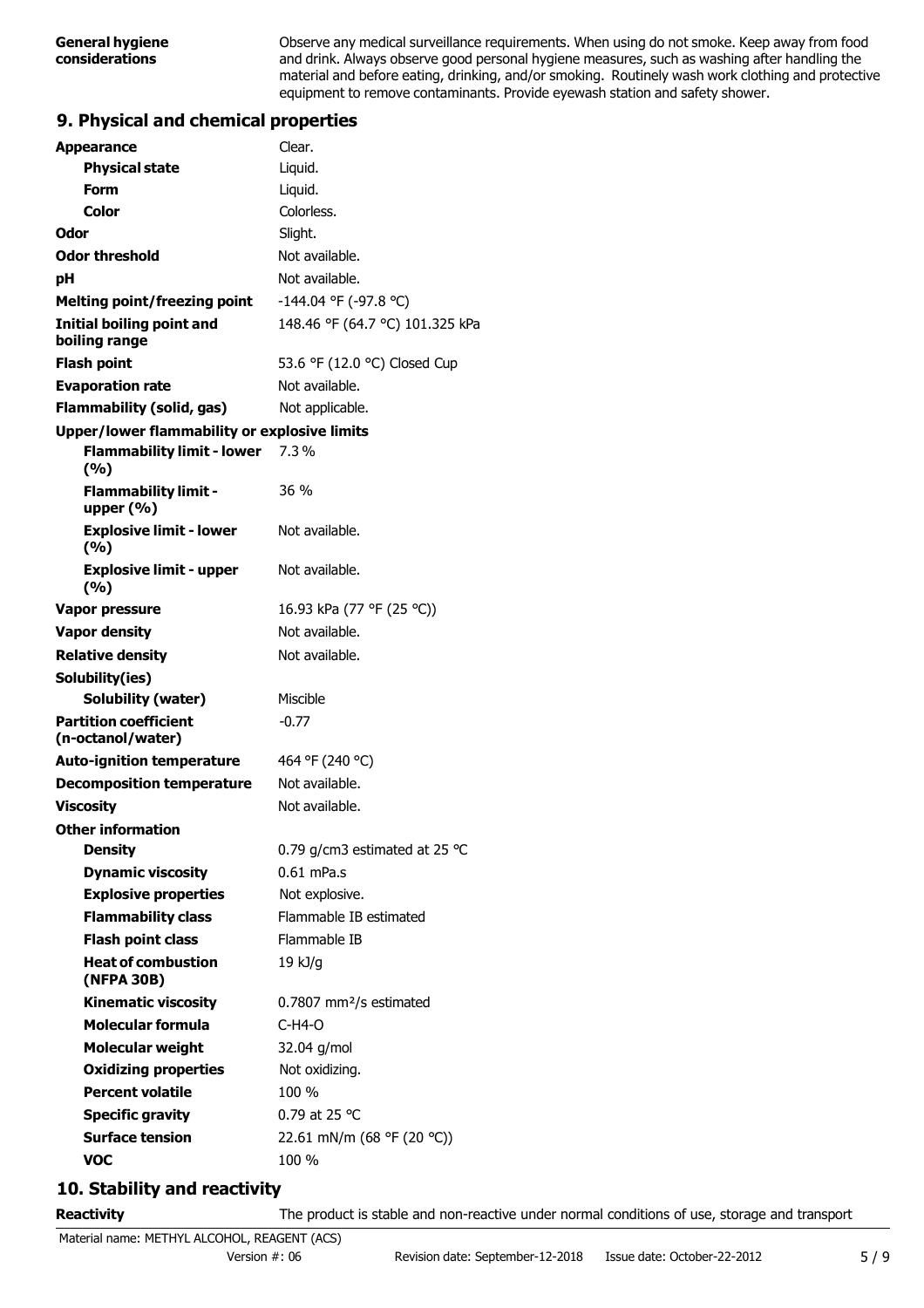| <b>Chemical stability</b>                    | Material is stable under normal conditions.                                                                                                                              |
|----------------------------------------------|--------------------------------------------------------------------------------------------------------------------------------------------------------------------------|
| <b>Possibility of hazardous</b><br>reactions | Hazardous polymerization does not occur.                                                                                                                                 |
| <b>Conditions to avoid</b>                   | Keep away from heat, hot surfaces, sparks, open flames and other ignition sources. Avoid<br>temperatures exceeding the flash point. Contact with incompatible materials. |
| <b>Incompatible materials</b>                | Strong oxidizing agents.                                                                                                                                                 |
| <b>Hazardous decomposition</b><br>products   | May include oxides of carbon.                                                                                                                                            |

#### **11. Toxicological information**

#### **Information on likely routes of exposure**

| <b>Inhalation</b>                                                                  | Toxic if inhaled. May cause damage to organs by inhalation. May cause drowsiness and dizziness<br>Headache. Nausea, vomiting.                                            |
|------------------------------------------------------------------------------------|--------------------------------------------------------------------------------------------------------------------------------------------------------------------------|
| <b>Skin contact</b>                                                                | Toxic in contact with skin.                                                                                                                                              |
| Eye contact                                                                        | Causes serious eye irritation.                                                                                                                                           |
| <b>Ingestion</b>                                                                   | Toxic if swallowed.                                                                                                                                                      |
| Symptoms related to the<br>physical, chemical and<br>toxicological characteristics | May cause drowsiness and dizziness. Headache. Nausea, vomiting. Severe eye irritation. Symptoms<br>may include stinging, tearing, redness, swelling, and blurred vision. |

#### **Information on toxicological effects**

**Acute toxicity** 

| <b>Product</b>                                               | <b>Species</b>                                                                                                      | <b>Test Results</b> |  |
|--------------------------------------------------------------|---------------------------------------------------------------------------------------------------------------------|---------------------|--|
| METHYL ALCOHOL (CAS 67-56-1)                                 |                                                                                                                     |                     |  |
| <b>Acute</b>                                                 |                                                                                                                     |                     |  |
| <b>Dermal</b>                                                |                                                                                                                     |                     |  |
| LD50                                                         | Rabbit                                                                                                              | 15800 mg/kg         |  |
| <b>Inhalation</b>                                            |                                                                                                                     |                     |  |
| <b>LC50</b>                                                  | Rat                                                                                                                 | 87.5 mg/l, 6 Hours  |  |
| Oral                                                         |                                                                                                                     |                     |  |
| LD50                                                         | Rat                                                                                                                 | 5628 mg/kg          |  |
| <b>Skin corrosion/irritation</b>                             | Prolonged skin contact may cause temporary irritation.                                                              |                     |  |
| Serious eye damage/eye<br>irritation                         | Causes serious eye irritation.                                                                                      |                     |  |
| Respiratory or skin sensitization                            |                                                                                                                     |                     |  |
| <b>Respiratory sensitization</b>                             | Not a respiratory sensitizer.                                                                                       |                     |  |
| <b>Skin sensitization</b>                                    | This product is not expected to cause skin sensitization.                                                           |                     |  |
| <b>Germ cell mutagenicity</b>                                | No data available to indicate product or any components present at greater than 0.1% are<br>mutagenic or genotoxic. |                     |  |
| <b>Carcinogenicity</b>                                       | Not classifiable as to carcinogenicity to humans.                                                                   |                     |  |
|                                                              | <b>IARC Monographs. Overall Evaluation of Carcinogenicity</b>                                                       |                     |  |
| Not listed.                                                  |                                                                                                                     |                     |  |
|                                                              | OSHA Specifically Regulated Substances (29 CFR 1910.1001-1052)                                                      |                     |  |
| Not regulated.                                               | US. National Toxicology Program (NTP) Report on Carcinogens                                                         |                     |  |
| Not listed.                                                  |                                                                                                                     |                     |  |
| <b>Reproductive toxicity</b>                                 | May damage fertility or the unborn child.                                                                           |                     |  |
| <b>Specific target organ toxicity</b><br>- single exposure   | Causes damage to organs. May cause drowsiness and dizziness.                                                        |                     |  |
| <b>Specific target organ toxicity</b><br>- repeated exposure | Causes damage to organs through prolonged or repeated exposure.                                                     |                     |  |
| <b>Aspiration hazard</b>                                     | Not an aspiration hazard.                                                                                           |                     |  |
| <b>Chronic effects</b>                                       | Causes damage to organs through prolonged or repeated exposure. Prolonged inhalation may be<br>harmful.             |                     |  |
|                                                              |                                                                                                                     |                     |  |

#### **12. Ecological information**

**Ecotoxicity** The product is not classified as environmentally hazardous. However, this does not exclude the possibility that large or frequent spills can have a harmful or damaging effect on the environment.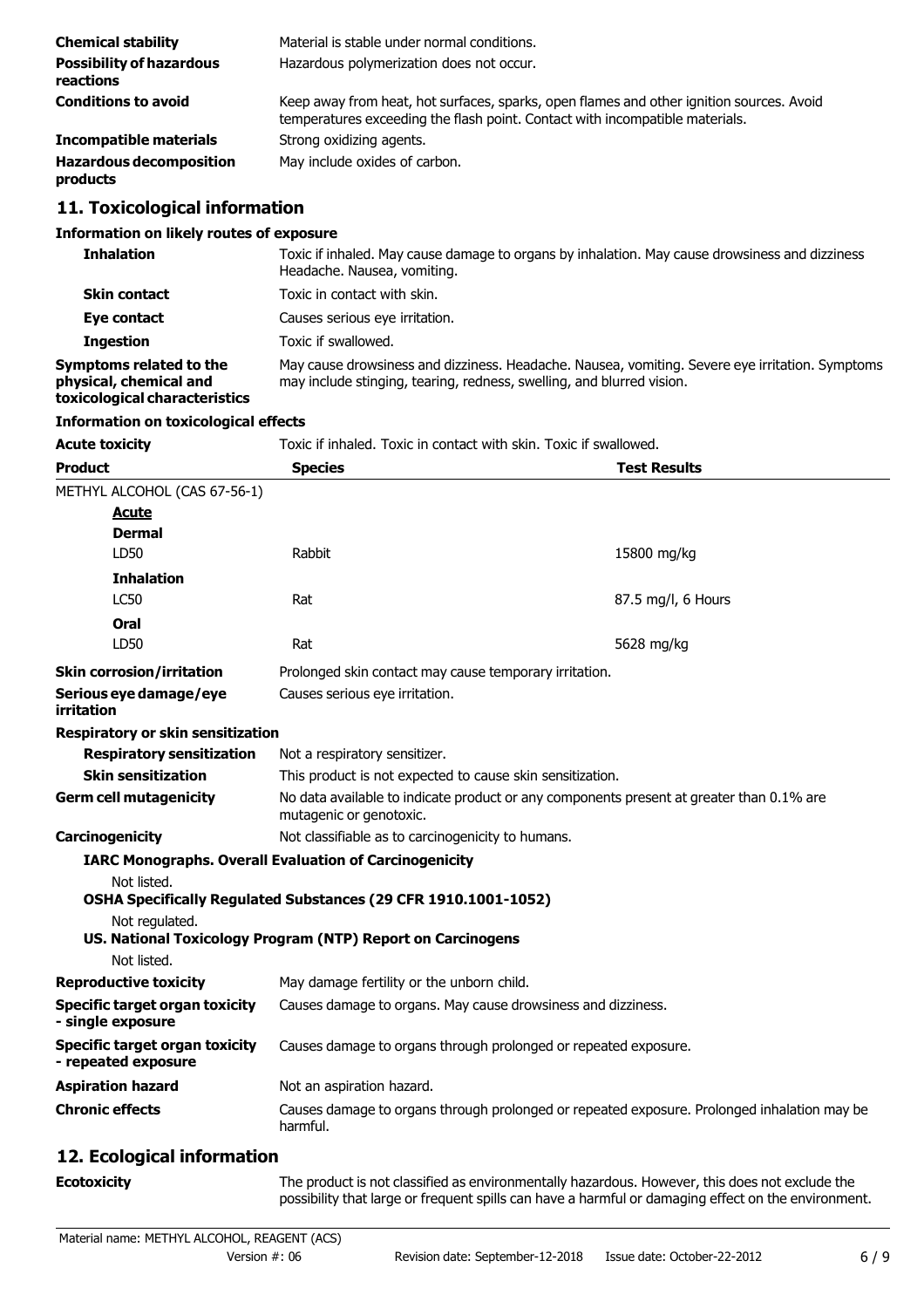| <b>Product</b>                                                            |                                                                                                                                                                                                                                                                                                                                                                                               | <b>Species</b>                                                          | <b>Test Results</b>                                                                                                                                                                                 |
|---------------------------------------------------------------------------|-----------------------------------------------------------------------------------------------------------------------------------------------------------------------------------------------------------------------------------------------------------------------------------------------------------------------------------------------------------------------------------------------|-------------------------------------------------------------------------|-----------------------------------------------------------------------------------------------------------------------------------------------------------------------------------------------------|
| METHYL ALCOHOL (CAS 67-56-1)                                              |                                                                                                                                                                                                                                                                                                                                                                                               |                                                                         |                                                                                                                                                                                                     |
| <b>Aquatic</b>                                                            |                                                                                                                                                                                                                                                                                                                                                                                               |                                                                         |                                                                                                                                                                                                     |
| Crustacea                                                                 | <b>EC50</b>                                                                                                                                                                                                                                                                                                                                                                                   | Water flea (Daphnia magna)                                              | $> 10000$ mg/l, 48 hours                                                                                                                                                                            |
|                                                                           |                                                                                                                                                                                                                                                                                                                                                                                               |                                                                         |                                                                                                                                                                                                     |
| Fish                                                                      | LC50                                                                                                                                                                                                                                                                                                                                                                                          | Bluegill (Lepomis macrochirus)                                          | 13500 - 17600 mg/l, 96 hours                                                                                                                                                                        |
| <b>Persistence and degradability</b>                                      |                                                                                                                                                                                                                                                                                                                                                                                               | No data is available on the degradability of this substance.            |                                                                                                                                                                                                     |
| <b>Bioaccumulative potential</b>                                          |                                                                                                                                                                                                                                                                                                                                                                                               |                                                                         |                                                                                                                                                                                                     |
| Partition coefficient n-octanol / water (log Kow)                         |                                                                                                                                                                                                                                                                                                                                                                                               |                                                                         |                                                                                                                                                                                                     |
| $-0.77$                                                                   |                                                                                                                                                                                                                                                                                                                                                                                               |                                                                         |                                                                                                                                                                                                     |
| <b>Mobility in soil</b>                                                   | No data available.                                                                                                                                                                                                                                                                                                                                                                            |                                                                         |                                                                                                                                                                                                     |
| <b>Other adverse effects</b>                                              | The product contains volatile organic compounds which have a photochemical ozone creation<br>potential.                                                                                                                                                                                                                                                                                       |                                                                         |                                                                                                                                                                                                     |
| 13. Disposal considerations                                               |                                                                                                                                                                                                                                                                                                                                                                                               |                                                                         |                                                                                                                                                                                                     |
| <b>Disposal instructions</b>                                              | Collect and reclaim or dispose in sealed containers at licensed waste disposal site. Incinerate the<br>material under controlled conditions in an approved incinerator. Do not incinerate sealed<br>containers. If discarded, this product is considered a RCRA ignitable waste, D001. Dispose of<br>contents/container in accordance with local/regional/national/international regulations. |                                                                         |                                                                                                                                                                                                     |
| <b>Local disposal regulations</b>                                         |                                                                                                                                                                                                                                                                                                                                                                                               | Dispose in accordance with all applicable regulations.                  |                                                                                                                                                                                                     |
| <b>Hazardous waste code</b>                                               | D001: Waste Flammable material with a flash point <140 F<br>The waste code should be assigned in discussion between the user, the producer and the waste<br>disposal company.                                                                                                                                                                                                                 |                                                                         |                                                                                                                                                                                                     |
| <b>US RCRA Hazardous Waste U List: Reference</b>                          |                                                                                                                                                                                                                                                                                                                                                                                               |                                                                         |                                                                                                                                                                                                     |
| METHYL ALCOHOL (CAS 67-56-1)                                              |                                                                                                                                                                                                                                                                                                                                                                                               | U154                                                                    |                                                                                                                                                                                                     |
| <b>Waste from residues /</b><br>unused products                           | Dispose of in accordance with local regulations. Empty containers or liners may retain some product<br>residues. This material and its container must be disposed of in a safe manner (see: Disposal<br>instructions).                                                                                                                                                                        |                                                                         |                                                                                                                                                                                                     |
| <b>Contaminated packaging</b>                                             | disposal.                                                                                                                                                                                                                                                                                                                                                                                     |                                                                         | Since emptied containers may retain product residue, follow label warnings even after container is<br>emptied. Empty containers should be taken to an approved waste handling site for recycling or |
| 14. Transport information                                                 |                                                                                                                                                                                                                                                                                                                                                                                               |                                                                         |                                                                                                                                                                                                     |
| <b>DOT</b>                                                                |                                                                                                                                                                                                                                                                                                                                                                                               |                                                                         |                                                                                                                                                                                                     |
| <b>UN number</b>                                                          | <b>UN1230</b>                                                                                                                                                                                                                                                                                                                                                                                 |                                                                         |                                                                                                                                                                                                     |
| UN proper shipping name                                                   | Methanol                                                                                                                                                                                                                                                                                                                                                                                      |                                                                         |                                                                                                                                                                                                     |
| <b>Transport hazard class(es)</b>                                         |                                                                                                                                                                                                                                                                                                                                                                                               |                                                                         |                                                                                                                                                                                                     |
| Class                                                                     | 3                                                                                                                                                                                                                                                                                                                                                                                             |                                                                         |                                                                                                                                                                                                     |
| <b>Subsidiary risk</b>                                                    | $\bar{\phantom{a}}$                                                                                                                                                                                                                                                                                                                                                                           |                                                                         |                                                                                                                                                                                                     |
| Label(s)                                                                  | 3                                                                                                                                                                                                                                                                                                                                                                                             |                                                                         |                                                                                                                                                                                                     |
| <b>Packing group</b>                                                      | $\mathbf{I}$                                                                                                                                                                                                                                                                                                                                                                                  |                                                                         |                                                                                                                                                                                                     |
| <b>Special precautions for</b><br>user                                    |                                                                                                                                                                                                                                                                                                                                                                                               | Read safety instructions, SDS and emergency procedures before handling. |                                                                                                                                                                                                     |
| <b>Special provisions</b>                                                 | IB2, T7, TP2                                                                                                                                                                                                                                                                                                                                                                                  |                                                                         |                                                                                                                                                                                                     |
| <b>Packaging exceptions</b>                                               | 150                                                                                                                                                                                                                                                                                                                                                                                           |                                                                         |                                                                                                                                                                                                     |
| Packaging non bulk                                                        | 202                                                                                                                                                                                                                                                                                                                                                                                           |                                                                         |                                                                                                                                                                                                     |
| <b>Packaging bulk</b>                                                     | 242                                                                                                                                                                                                                                                                                                                                                                                           |                                                                         |                                                                                                                                                                                                     |
| <b>IATA</b>                                                               |                                                                                                                                                                                                                                                                                                                                                                                               |                                                                         |                                                                                                                                                                                                     |
| <b>UN number</b><br>UN proper shipping name<br>Transport hazard class(es) | <b>UN1230</b><br>Methanol                                                                                                                                                                                                                                                                                                                                                                     |                                                                         |                                                                                                                                                                                                     |
| <b>Class</b>                                                              | 3                                                                                                                                                                                                                                                                                                                                                                                             |                                                                         |                                                                                                                                                                                                     |
| Subsidiary risk                                                           | 6.1                                                                                                                                                                                                                                                                                                                                                                                           |                                                                         |                                                                                                                                                                                                     |
| <b>Packing group</b>                                                      | П                                                                                                                                                                                                                                                                                                                                                                                             |                                                                         |                                                                                                                                                                                                     |
| <b>Environmental hazards</b>                                              | No.                                                                                                                                                                                                                                                                                                                                                                                           |                                                                         |                                                                                                                                                                                                     |
| <b>ERG Code</b>                                                           | 3P                                                                                                                                                                                                                                                                                                                                                                                            |                                                                         |                                                                                                                                                                                                     |
| <b>Special precautions for</b><br>user                                    |                                                                                                                                                                                                                                                                                                                                                                                               | Read safety instructions, SDS and emergency procedures before handling. |                                                                                                                                                                                                     |
| <b>Other information</b>                                                  |                                                                                                                                                                                                                                                                                                                                                                                               |                                                                         |                                                                                                                                                                                                     |
| <b>Passenger and cargo</b><br>aircraft                                    |                                                                                                                                                                                                                                                                                                                                                                                               | Allowed with restrictions.                                              |                                                                                                                                                                                                     |
| <b>Cargo aircraft only</b>                                                |                                                                                                                                                                                                                                                                                                                                                                                               | Allowed with restrictions.                                              |                                                                                                                                                                                                     |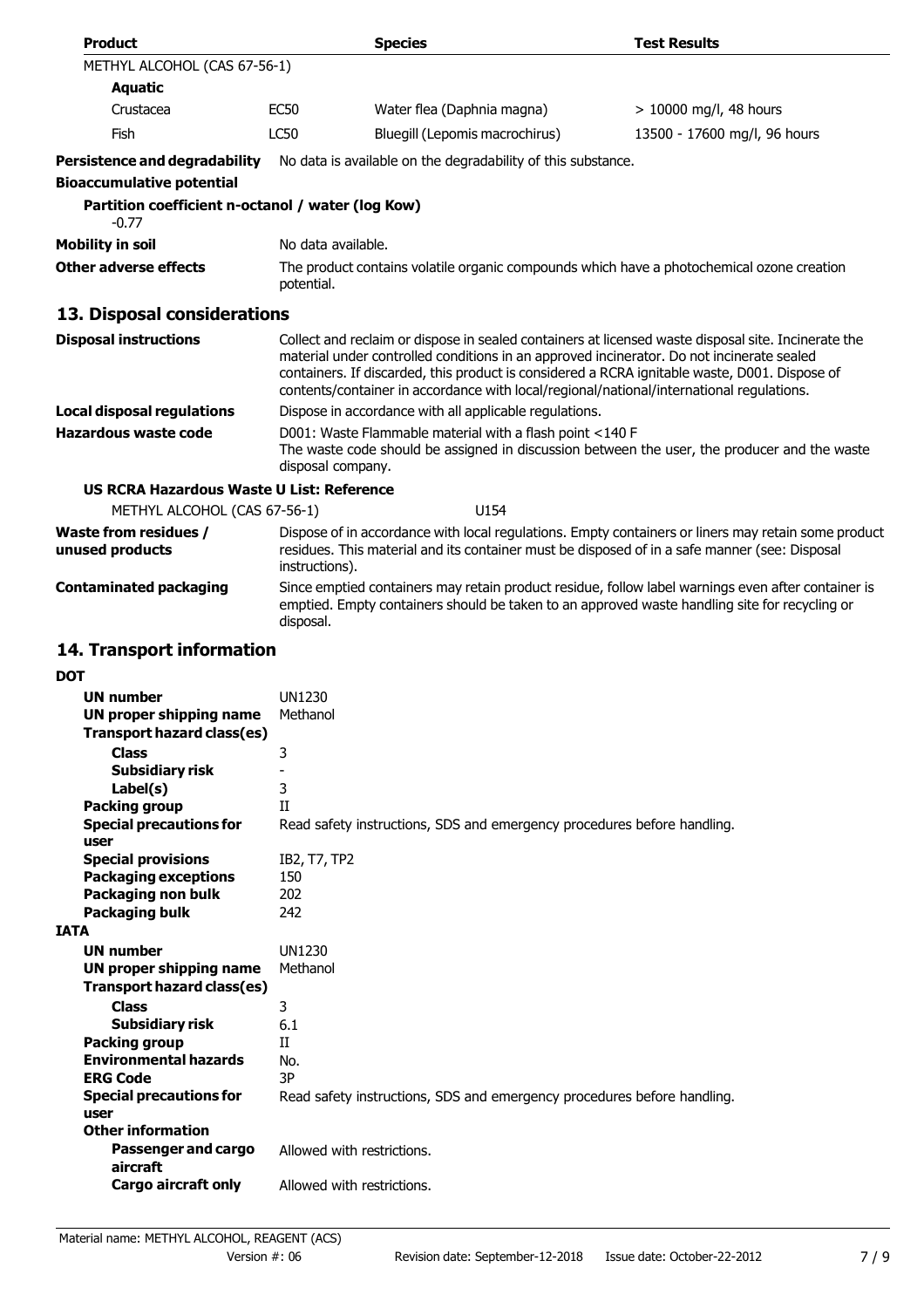**UN number** UN1230 **UN proper shipping name METHANOL Transport hazard class(es) Class** 3 **Subsidiary risk** 6.1 **Packing group** II **Environmental hazards Marine pollutant** No. **EmS** F-E, S-D **Special precautions for** Read safety instructions, SDS and emergency procedures before handling. **user Transport in bulk according to** Not established. **Annex II of MARPOL 73/78 and the IBC Code DOT FLAMMABLE LIQUID IATA; IMDG 15. Regulatory information US federal regulations** This product is a "Hazardous Chemical" as defined by the OSHA Hazard Communication Standard 29 CFR 1910.1200. **TSCA Section 12(b) Export Notification (40 CFR 707, Subpt. D)** Not regulated. **CERCLA Hazardous Substance List (40 CFR 302.4)** METHYL ALCOHOL (CAS 67-56-1) Listed. **SARA 304 Emergency release notification** Not regulated. **OSHA Specifically Regulated Substances (29 CFR 1910.1001-1052)** Not regulated. **Superfund Amendments and Reauthorization Act of 1986 (SARA) SARA 302 Extremely hazardous substance** Not listed. **SARA 311/312** Yes **Hazardous chemical** Flammable (gases, aerosols, liquids, or solids) **Classified hazard categories** Acute toxicity (any route of exposure) Serious eye damage or eye irritation Reproductive toxicity Specific target organ toxicity (single or repeated exposure)

| <b>SARA 313 (TRI reporting)</b> |                   |          |
|---------------------------------|-------------------|----------|
| <b>Chemical name</b>            | <b>CAS number</b> | % by wt. |
| METHYL ALCOHOL                  | $67 - 56 - 1$     | 100      |

Hazard not otherwise classified (HNOC)

**IMDG**